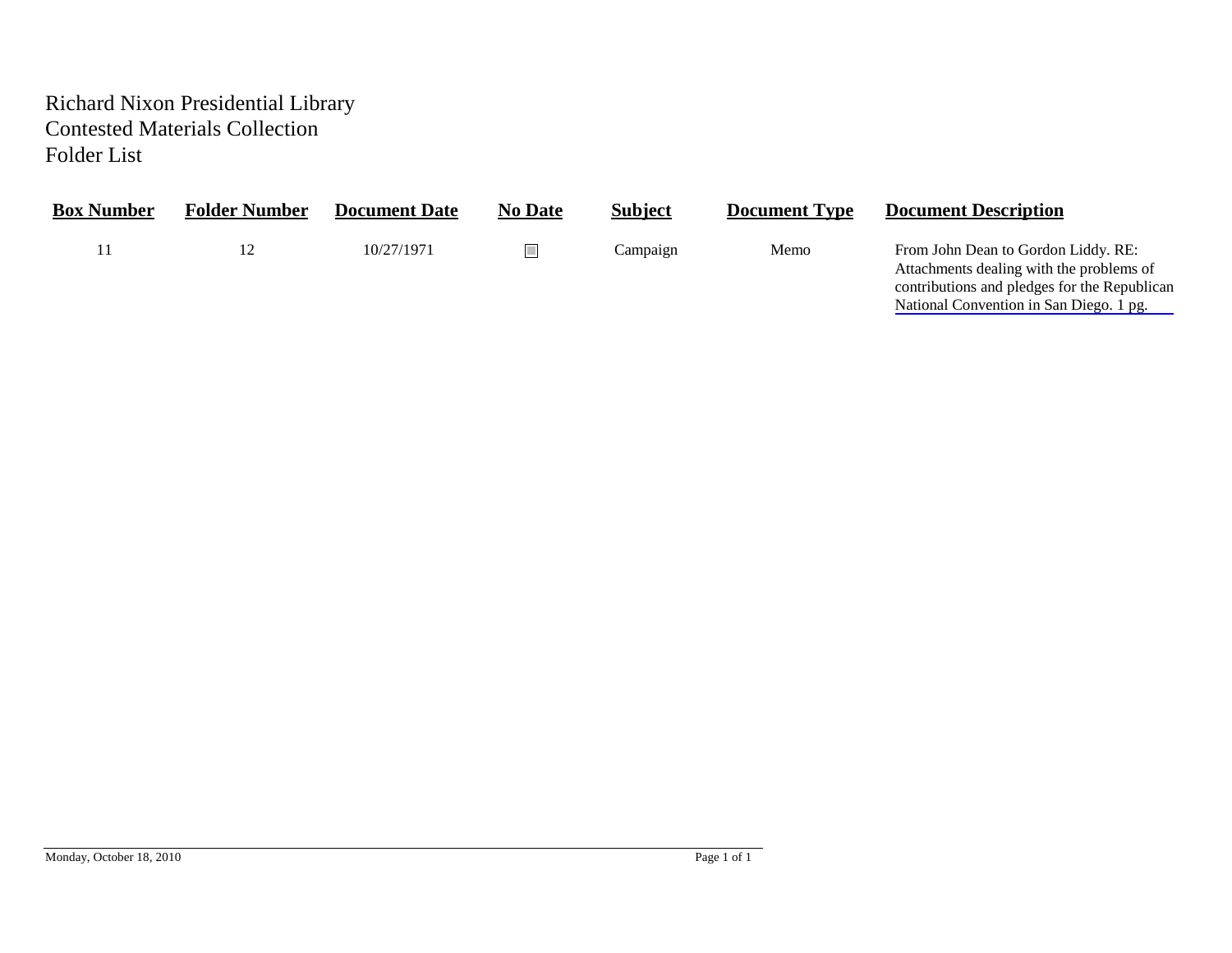## **Presidential Materials Reyiew Board**

**Review on Contested Documents** 

| Collection:<br><b>Box Number:</b> | H. R. Haldeman<br>232         |      |  |
|-----------------------------------|-------------------------------|------|--|
| <b>Folder:</b>                    | [John Dean Memo File GS 1971] |      |  |
| <u>Document</u>                   | Disposition                   |      |  |
| 112                               | Retain                        | Open |  |
| 113                               | Retain                        | Open |  |
| 114                               | Retain                        | Open |  |
| 115                               | Retain                        | Open |  |
| 116                               | Retain                        | Open |  |
| 117                               | Retain                        | Open |  |
| 118                               | Retain                        | Open |  |
| 119                               | Retain                        | Open |  |
| 120                               | Retain                        | Open |  |
| 121                               | Retain                        | Open |  |
| 122                               | Retain                        | Open |  |
| 123                               | Retain                        | Open |  |
| 124                               | Retain                        | Open |  |
| 125                               | Retain                        | Open |  |
| 126                               | Retain                        | Open |  |
| 127                               | Retain                        | Open |  |
| 128                               | Retain                        | Open |  |
| 129                               | Retain                        | Open |  |
| 130                               | Retain                        | Open |  |
| 131                               | Retain                        | Open |  |
| 132                               | Retain                        | Open |  |
| 133                               | Retain                        | Open |  |
| 134                               | Retain                        | Open |  |
| 135                               | Retain                        | Open |  |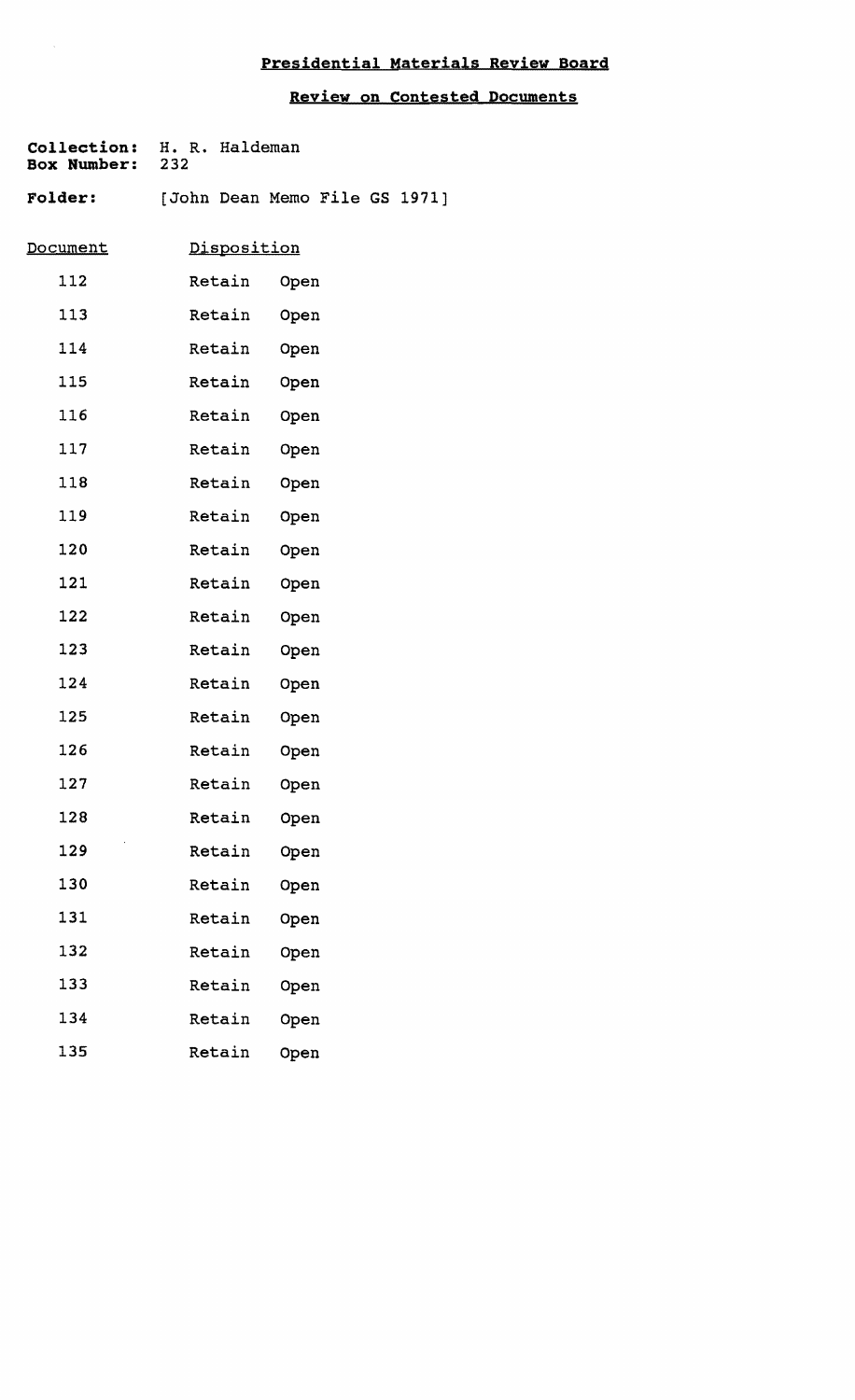## **Presidential Materials Review Board**

## **Review on Contested Documents**

| Collection:<br><b>Box Number:</b> | H. R. Haldeman<br>232 |                                                                        |
|-----------------------------------|-----------------------|------------------------------------------------------------------------|
| 136                               | Retain                | Open                                                                   |
| 137                               | Retain                | Open                                                                   |
| 138                               | Retain                | Open                                                                   |
| 139                               | Retain                | Open                                                                   |
| 140                               | Retain                | Open                                                                   |
| 141                               | Retain                | Invasion of Privacy $Newo, Strachau$ to $Higby$ , $2/10/21$ .<br>Close |
| 142                               | Retain                | Open                                                                   |
| 143                               | Return                | Private/Political Memo, Dean to Liddy, $12/27/71$ .                    |
| 144                               | Retain                | Open                                                                   |
| 145                               | Retain                | Open                                                                   |
| 146                               | Retain                | Open                                                                   |
| 147                               | Retain                | Open                                                                   |
| 148                               | Retain                | Open                                                                   |
| 149                               | Retain                | Open                                                                   |
| 150                               | Retain                | Open                                                                   |
| 151                               | Retain                | Open                                                                   |
| 152                               | Retain                | Open                                                                   |
| 153                               | Retain                | Open                                                                   |
|                                   |                       |                                                                        |

 $\sim$ 

 $\hat{\mathcal{A}}$